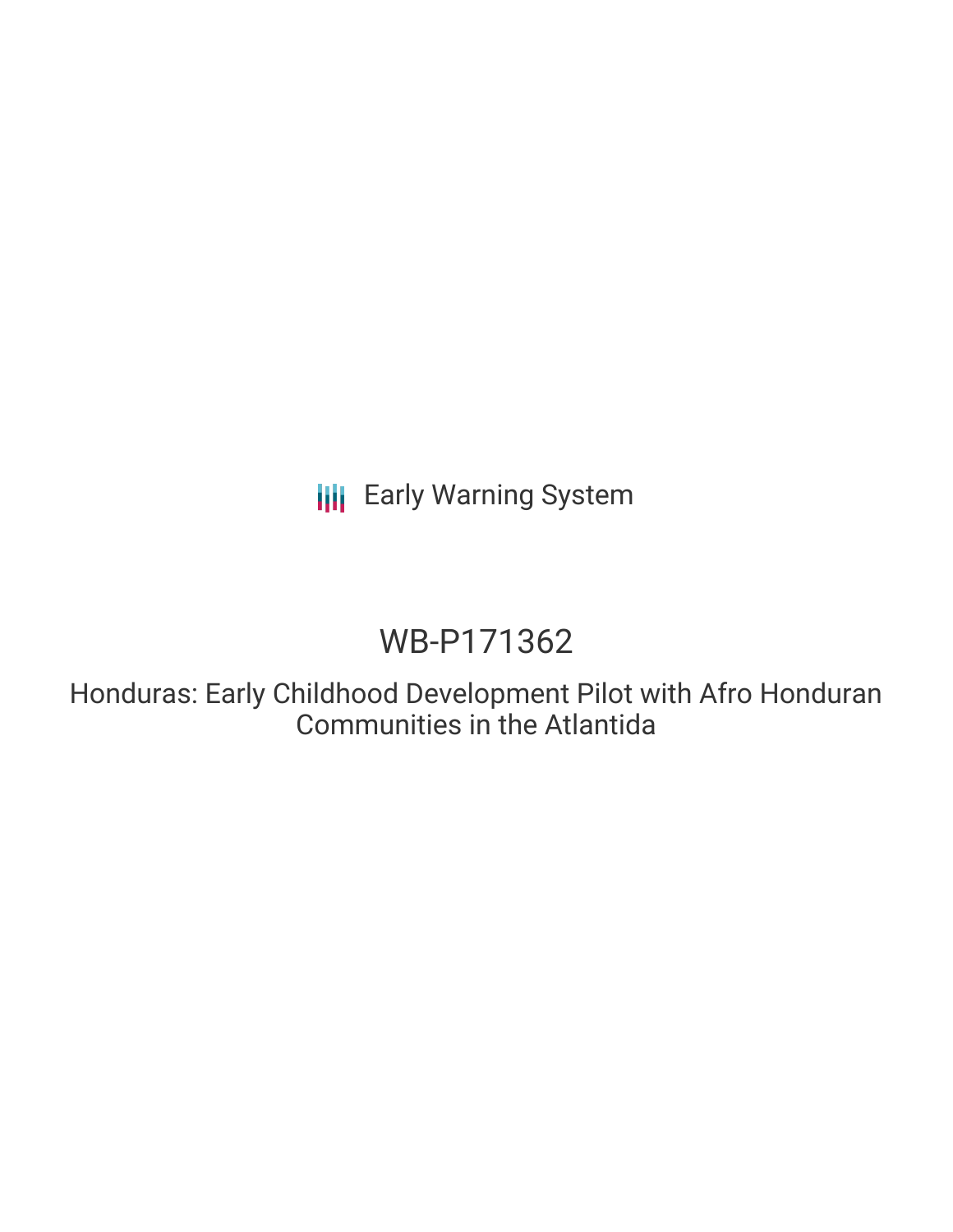

#### Early Warning System Honduras: Early Childhood Development Pilot with Afro Honduran Communities in the Atlantida WB-P171362

# **Quick Facts**

| <b>Countries</b>               | Honduras               |
|--------------------------------|------------------------|
| <b>Financial Institutions</b>  | World Bank (WB)        |
| <b>Status</b>                  | Pipeline               |
| <b>Bank Risk Rating</b>        | B                      |
| <b>Borrower</b>                | Government of Honduras |
| <b>Sectors</b>                 | Law and Government     |
| <b>Investment Amount (USD)</b> | $$2.71$ million        |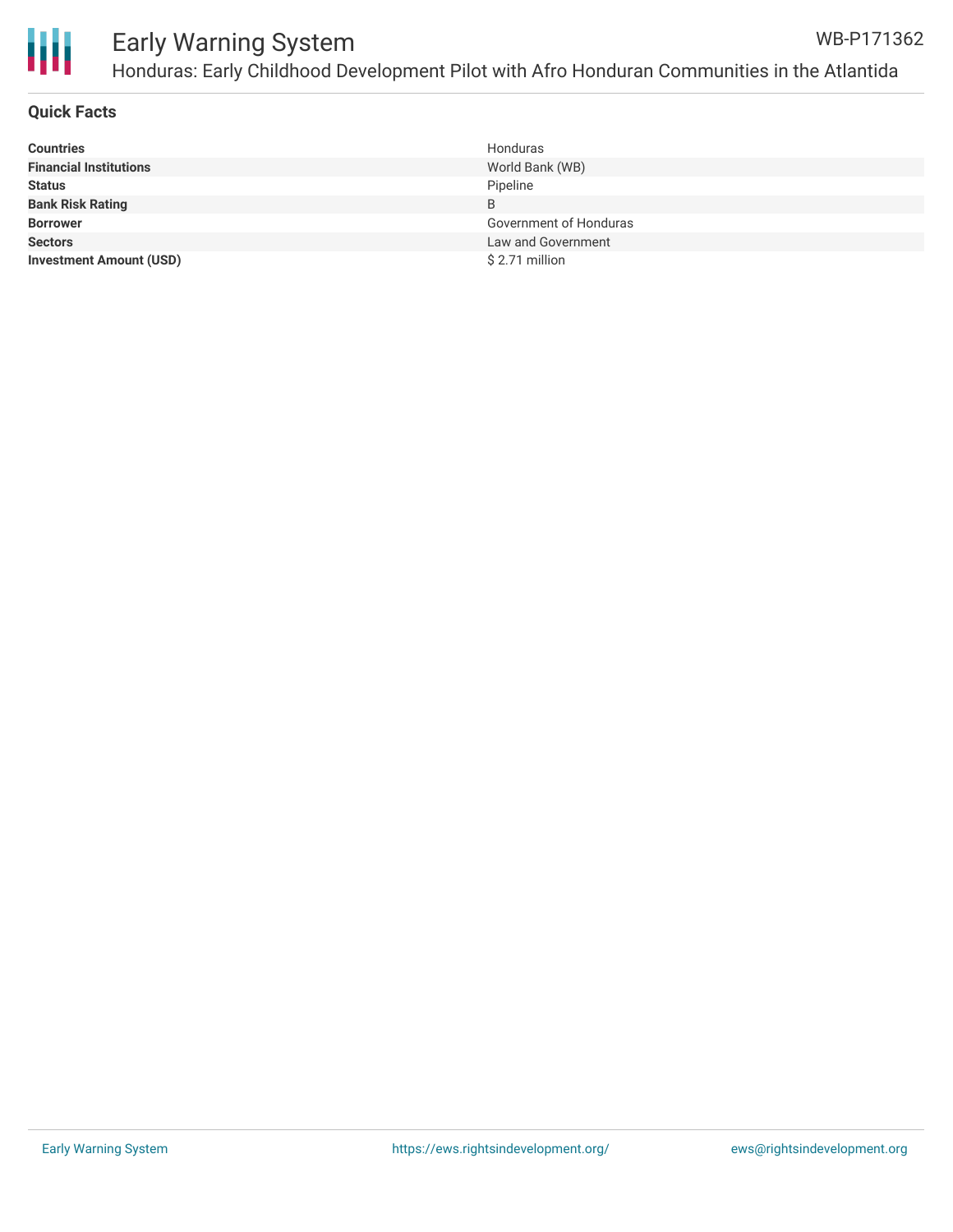

# **Project Description**

The proposed Project aims to achieve its development objective through the following three components:

Component 1: Expanding and strengthening the delivery of ECD services (US\$2.2 million)

Component 2: Development of an intersectoral alignment model to achieve comprehensive early childhood development at the local level (US\$0.32 million).

Component 3. Project Management, Monitoring, Evaluation, and Knowledge Dissemination (US\$ 0.18 million)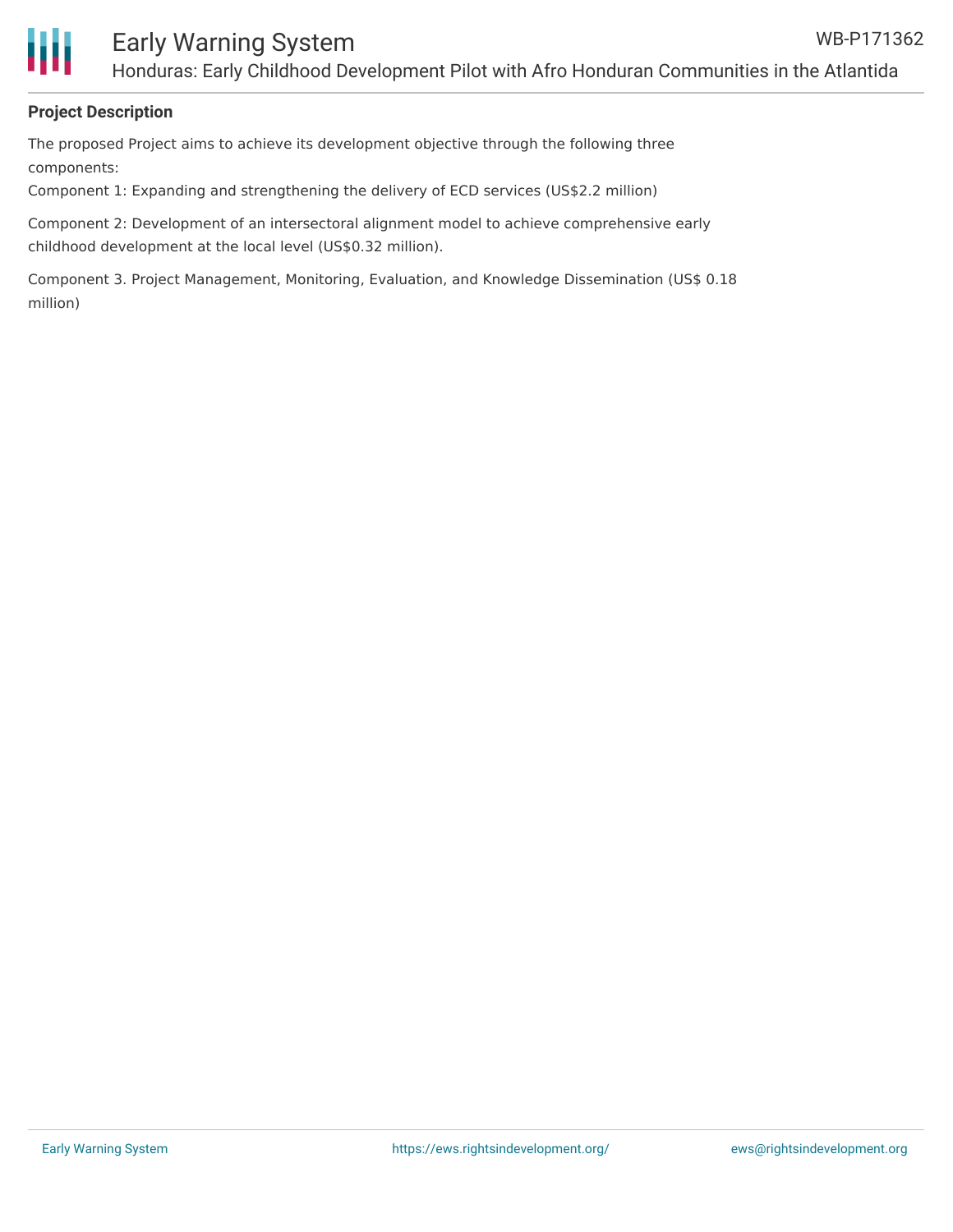

# **Investment Description**

World Bank (WB)

The "Investment Type" was not available at the moment of the snapshot.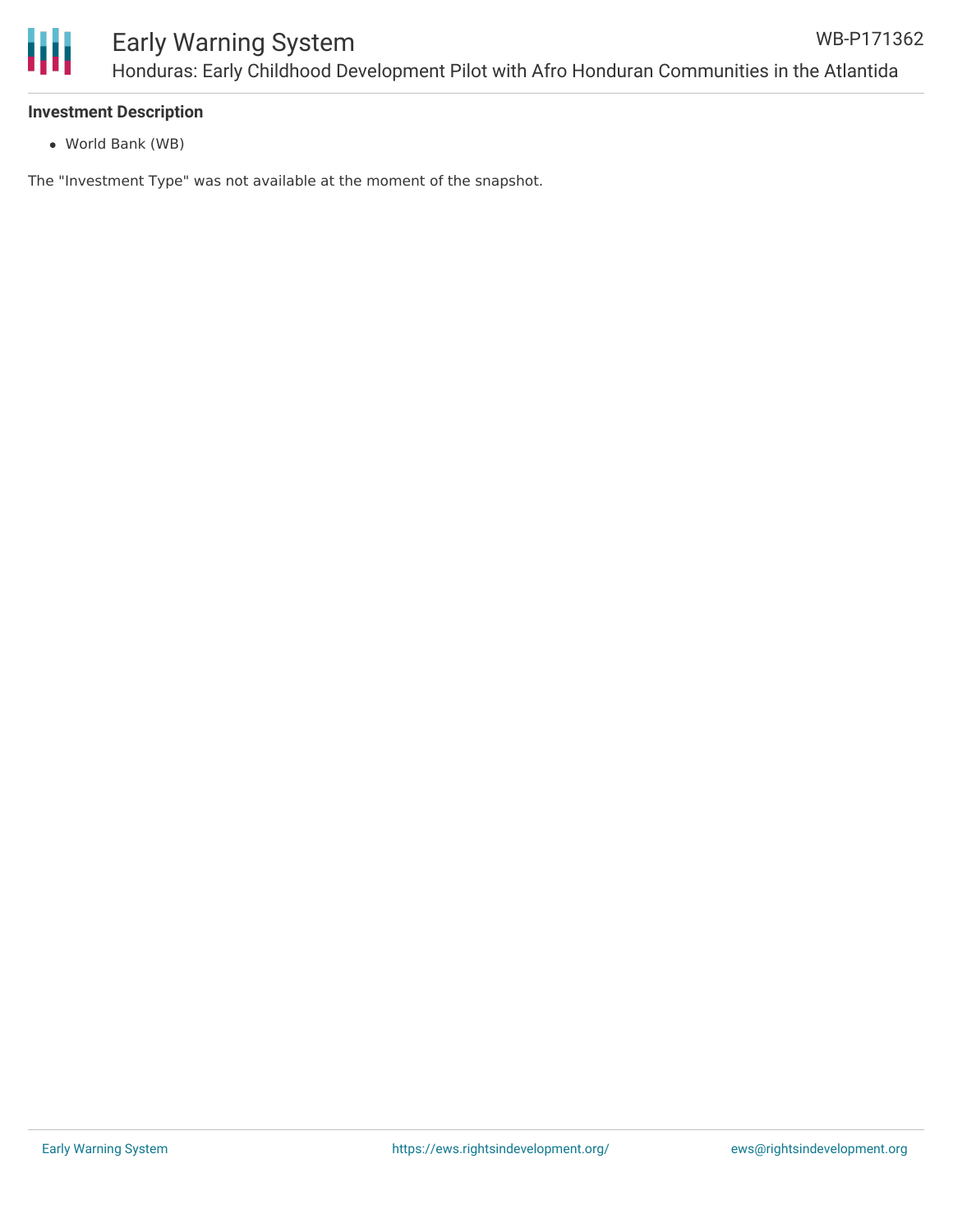# **Contact Information**

## ACCESS TO INFORMATION

To submit an information request for project information, you will have to create an account to access the Access to Information request form. You can learn more about this process at: https://www.worldbank.org/en/access-toinformation/request-submission

# ACCOUNTABILITY MECHANISM OF THE WORLD BANK

The World Bank Inspection Panel is the independent complaint mechanism and fact-finding body for people who believe they are likely to be, or have been, adversely affected by a World Bank-financed project. If you submit a complaint to the Inspection Panel, they may investigate to assess whether the World Bank is following its own policies and procedures for preventing harm to people or the environment. You can contact the Inspection Panel or submit a complaint by emailing ipanel@worldbank.org. Information on how to file a complaint and a complaint request form are available at: https://www.inspectionpanel.org/how-tofile-complaint